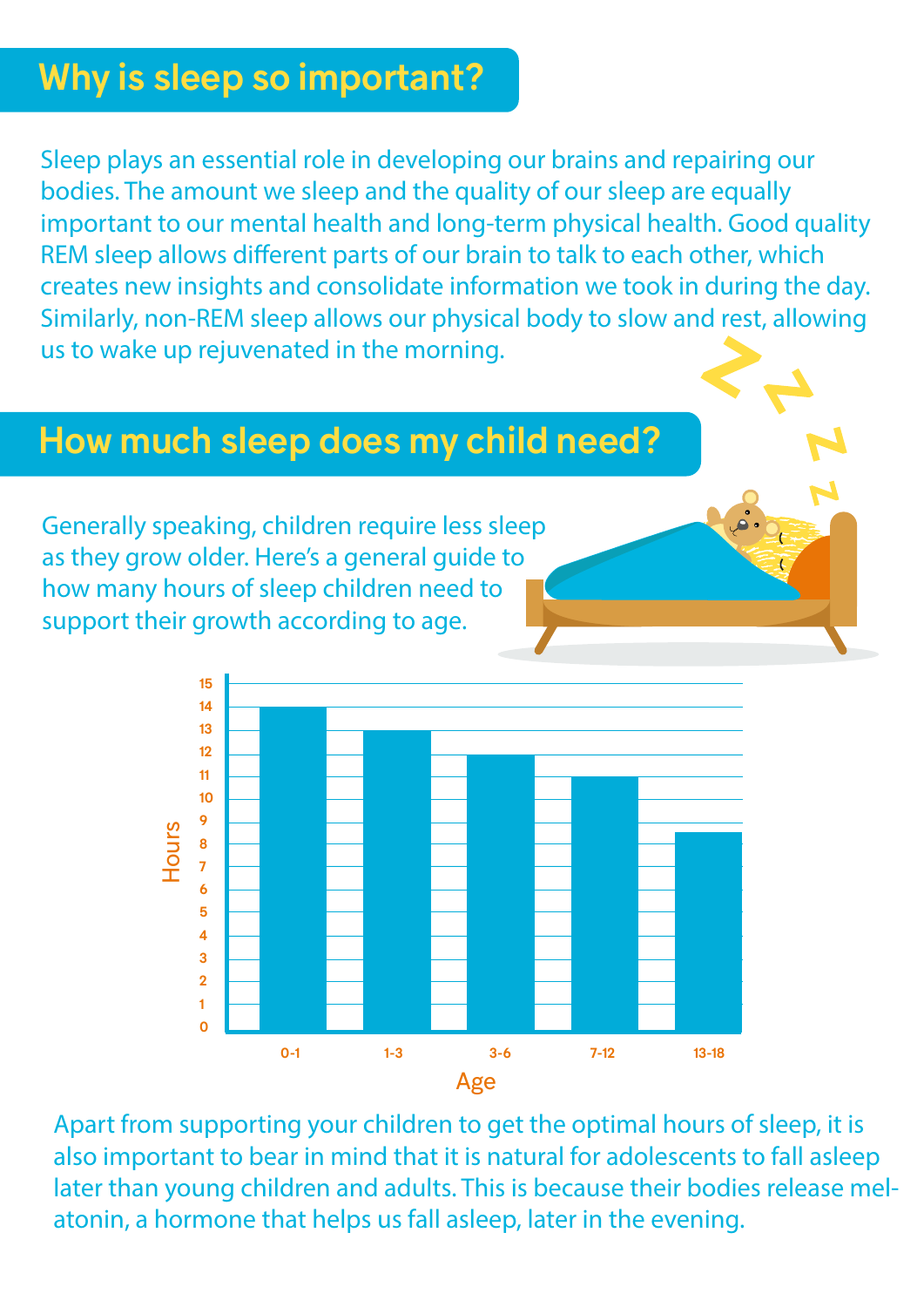#### The science of falling asleep

Our bodies are naturally equipped to produce a hormone called melatonin that prompts us to sleep in the evening. Evolutionarily speaking, melatonin kicks in as the sunset in the late afternoon. However, nowadays there are multiple external factors that impact on our ability to fall asleep. These factors include exposure to bright light, caffeine consumption and a faster pace of life. With that said, there are strategies we can put in place to support a healthy sleeping habit in your family.

| Yay                                                         | <b>Nay</b>                                                                                                            | <b>Why</b>                                                                                                                                                                                                 |
|-------------------------------------------------------------|-----------------------------------------------------------------------------------------------------------------------|------------------------------------------------------------------------------------------------------------------------------------------------------------------------------------------------------------|
| Have a sleep routine.                                       | <b>Sleeping at different times</b><br>each night.                                                                     | Ever experienced jet lag? Our<br>bodies naturally thrive on having<br>a regular sleeping rhythm. When<br>that rhythm is disrupted, we<br>struggle to fall asleep.                                          |
| Dim light at home in the<br>evening.                        | Have bright light on<br>throughout the evening.                                                                       | Our bodies rely on interpreting<br>the amount of light that comes in<br>our eyes to determine whether<br>it's day or night. Too much light<br>can 'trick' our bodies into<br>thinking it's still day time. |
| Limit screen time in the<br>evening.                        | Have screen time 2 hours<br>before bed.                                                                               | Again, light impacts on our body<br>clocks, especially blue lights.                                                                                                                                        |
| Have water or warm milk<br>in the evening.                  | Have caffeinated or sugary<br>drinks, such as hot choco-<br>late, coke, coffee etc, in the<br>late afternoon/evening. | Sweet drinks often contain<br>caffeine. While they are not as<br>caffeinated as coffee or tea, they<br>deter our bodies from releasing<br>melatonin.                                                       |
| Meditate or listening to<br>quiet music.                    | Try to solve emotionally-<br>charged problems arise<br>in the day.                                                    | Racing thoughts stop us from<br>falling asleep. Ironically, sleep will<br>help us find creative solutions to<br>problems that arise during the<br>day so do 'sleep on it'.                                 |
| Do some colouring if wake up<br>in the middle of the night. | Play games on the phone<br>if wake up in the middle<br>of the night.                                                  | Playing games on our phones not<br>only exposes ourselves to bright<br>light, but also engages us<br>cognitively, which will make it even<br>harder for us to fall asleep again.                           |

# Sleeping yays and nays